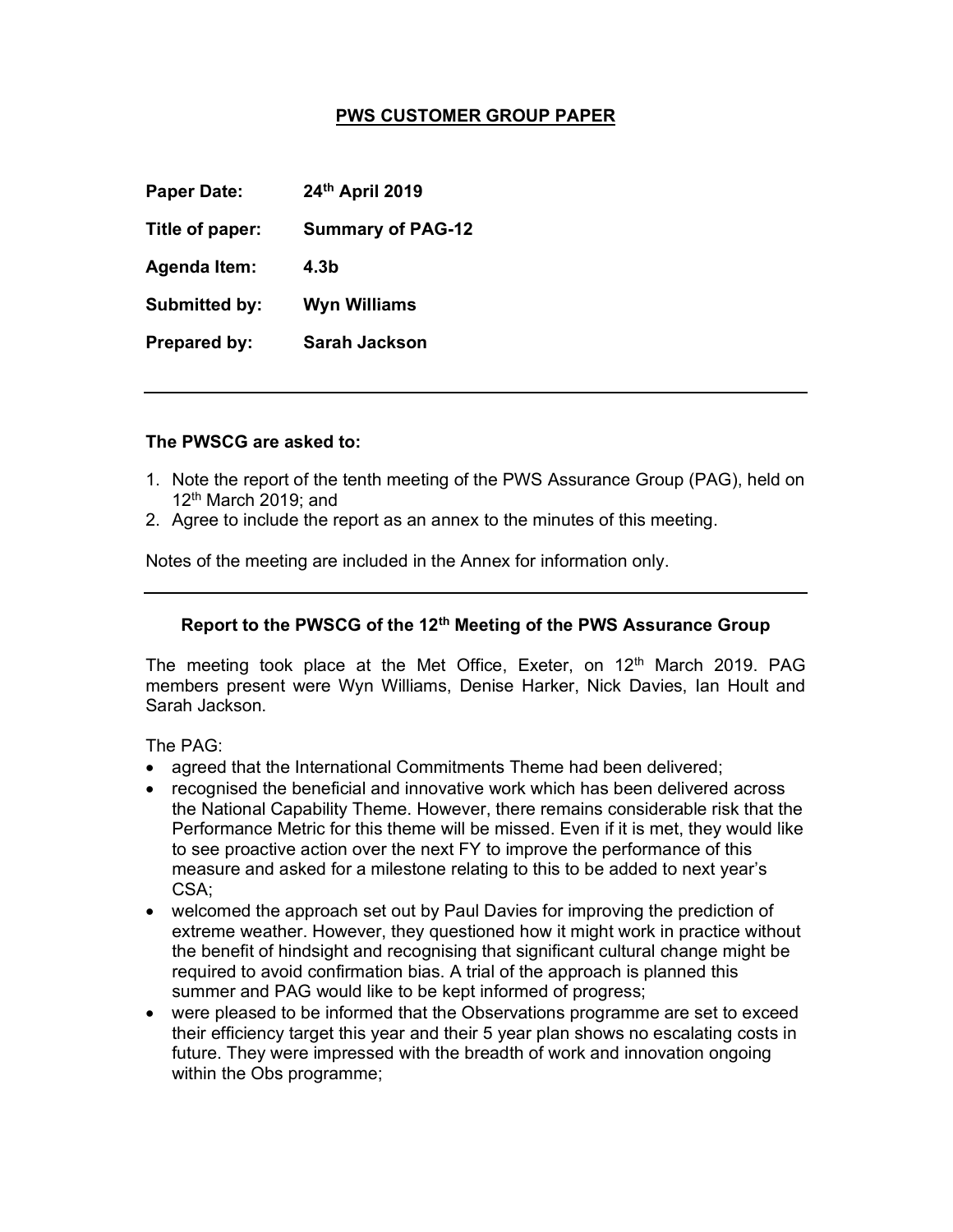- noted the preparations for Spending Review being undertaken by the Secretariat and agreed the approach outlined for SR scenario planning was sensible. They asked the Met Office to develop the options discussed and assess the potential savings and impacts;
- endorsed the approach described for balancing funding across the Met Office and asked for it to be discussed further at the April PWSCG meeting.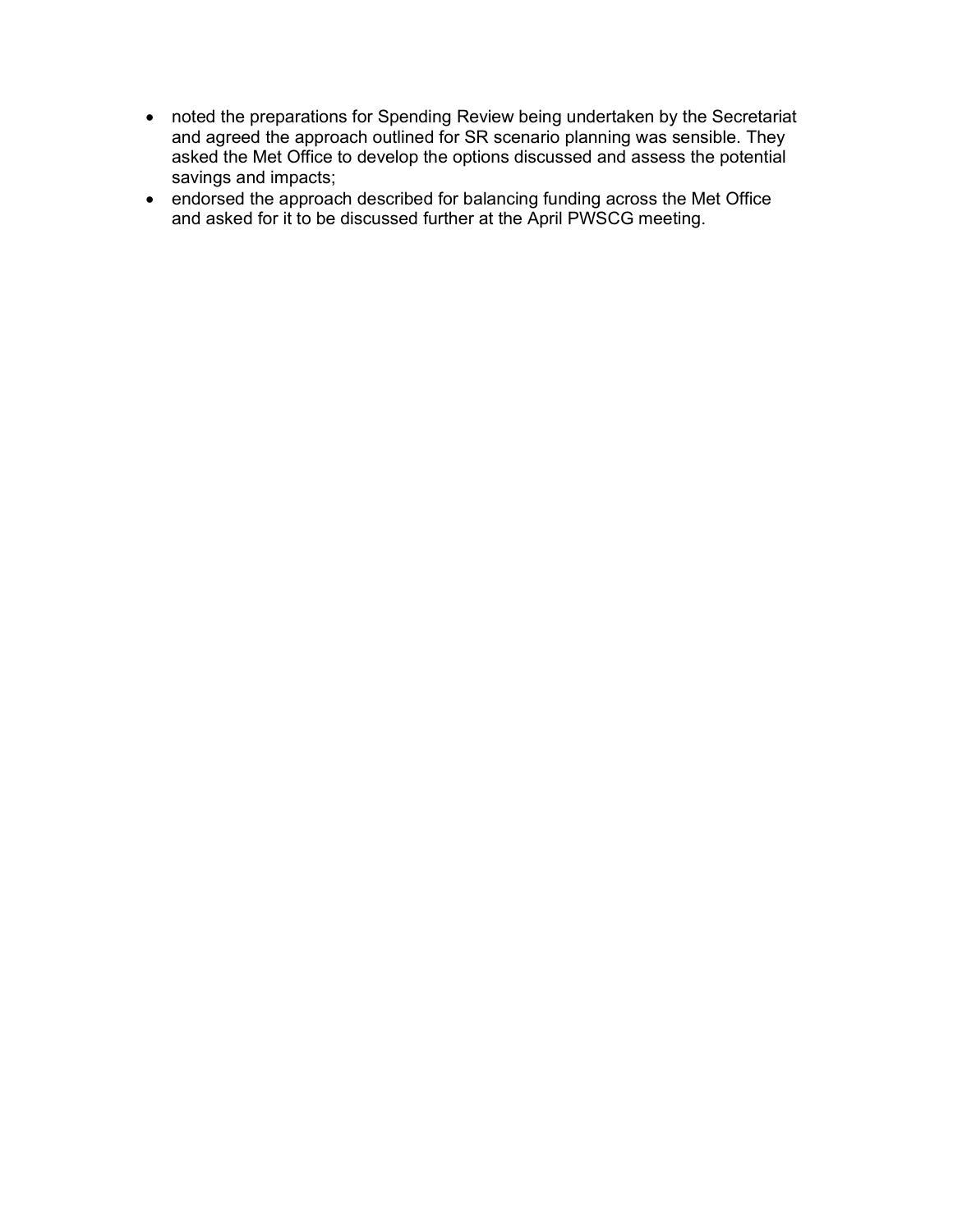# Annex A: Notes of the PWS Assurance Group 12<sup>th</sup> Meeting (PAG-12) Held at the Met Office, Exeter on the 12<sup>th</sup> March 2019

## **Attendance**

| Wyn Williams          | <b>PWSCG Chair</b>                                       |
|-----------------------|----------------------------------------------------------|
| Denise Harker         | <b>PWSCG Independent Member</b>                          |
| lan Hoult             | <b>PWSCG Member</b>                                      |
| <b>Nick Davis</b>     | <b>PWSCG Member</b>                                      |
| Sarah Jackson         | <b>Head of PWSCG Secretariat</b>                         |
| <b>Derrick Ryall</b>  | Associate Director PWS & National Capability, Met Office |
| Dale Barker           | Associate Director for Weather Science, Met Office       |
| <b>Richard Bevan</b>  | Associate Director of Operational Technology, Met Office |
| <b>Paul Davies</b>    | Chief Meteorologist, Met Office                          |
| Jon Taylor            | Associate Director of Observations, Met Office           |
| Aileen Semple         | Head of International Relations, Met Office              |
| <b>Richard Orrell</b> | Deputy Head of PWS, Met Office                           |
| Catherine Dickson     | Civil Contingencies Advisor, Met Office (notetaker)      |

# Apologies

Colin Hold PWSCG Member

# Actions

- Sarah to circulate the ensemble version of the 'Deterministic Global NWP Verification plot' with minutes of the meeting.
- Met Office to provide a road map detailing the options for improving of BestData temperature during FY19/20 and beyond. It should set out the pros and cons of the options, including deploying additional resource in the post-processing team and recommend a way forward. It should propose a PWS milestone for FY19/20 associated with improvements to BestData temperature forecasts.
- PAG asked to see the audit committee's report on cyber security and any statistics the Met Office has relating to cyber attacks.
- The Met Office should consider whether a milestone relating to new or improved civil contingency services should be added to next year's CSA.
- Derrick to draft two new data milestones before next PWSCG meeting. It was accepted that the existing milestones need to be replaced.
- Sarah to agree and communicate the mechanism for MoD having influence over satellite positioning.
- Aileen to confirm how the new ECMWF supercomputer compares to the current Met Office supercomputer.
- Agenda item to be added to April PWSCG regarding the 'Investment pot' approach to PWS planning and budgeting.
- Sarah to send dates for September and March PAG meetings.

# **Minutes**

# 2. Annual Review of National Capability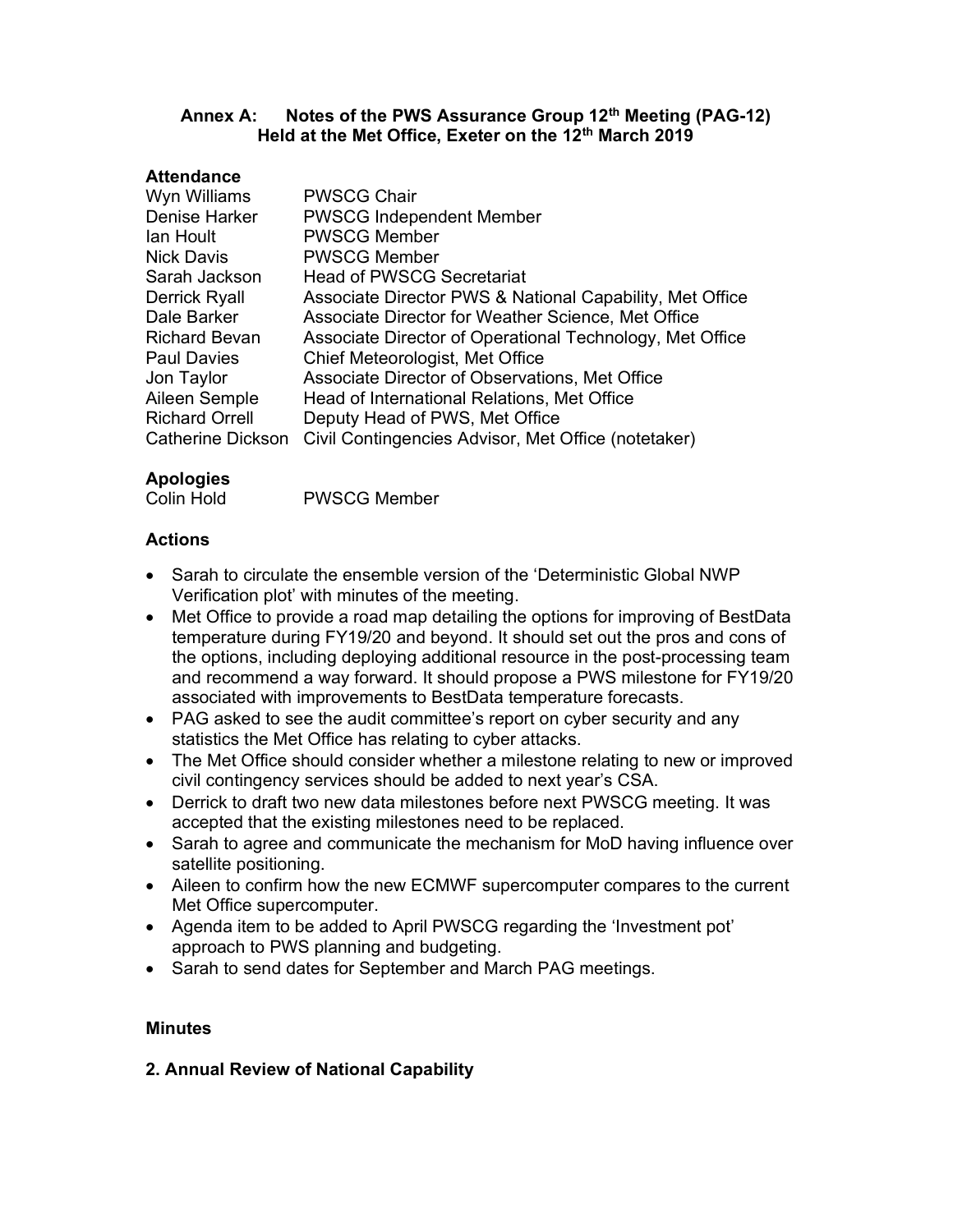## Science - Dale Barker

Parallel Suite 42 is due for release today, weather permitting, which will amongst other things introduce hourly updating of the 5 day MOGREPS-UK (post meeting note – PS42 was made operational on 12 March). PWS Indicator 6.3 relating to global forecast accuracy has shown improvement in the last year, after a few years of stagnation. Dale then summarised the Met Office forecast statistics compared to other global model providers, see figure 1.



Figure 1 – Deterministic Global NWP Verification

In the last few months, the gap between the Met Office and ECMWF global deterministic models has narrowed, which has been attributed to the last Parallel Suite upgrade (41). Though the statistics show that the ECMWF perform better than the Met Office, Nick commented that the ECMWF model takes longer to run, and the speed of access to Met Office model runs is a benefit for the MoD. Experiments have indicated that roughly 1/3 of the difference in skill between ECMWF and the Met Office is attributable to ECMWF waiting longer for observations. With regards to the other deterministic global model providers, Dale explained the reason the Met Office performed better was due to more computing power and frequent upgrades.

Wyn asked whether there was an ensemble version of the same plot. Dale explained there was a global ensemble verification plot, and that it looked quite similar, though fewer centres choose to share their statistics.

#### Action: Sarah to circulate the ensemble version of the 'Deterministic Global NWP Verification plot' with minutes of the meeting.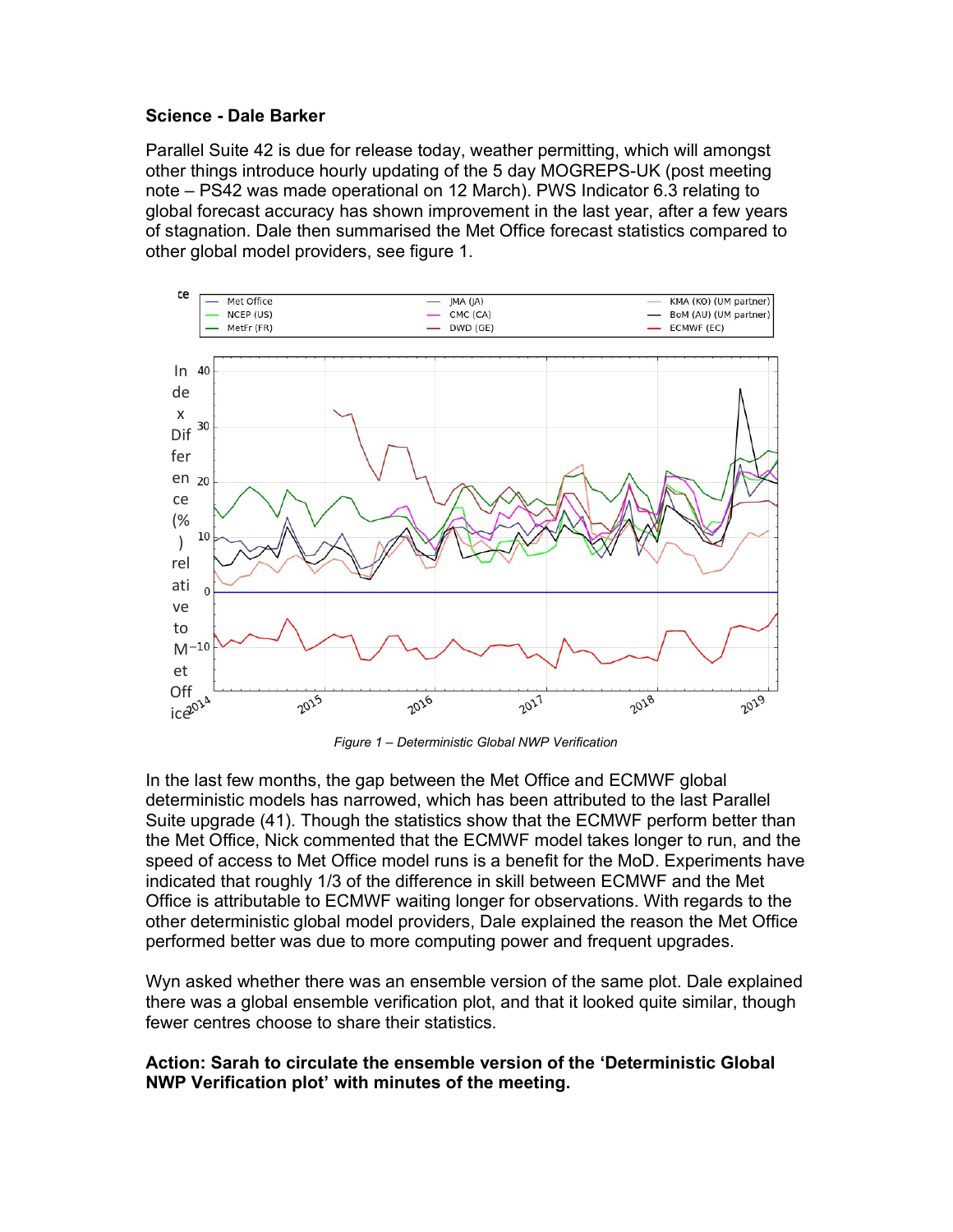Dale then moved on to verification of the post processed PWS data, which is the forecast data on the Met Office website and app. There are five metrics which are likely to be missed this year, see Figure 2.

| <b>Current</b> | D1       | D <sub>3</sub> | D5       | D7       |
|----------------|----------|----------------|----------|----------|
| <b>Tmin</b>    | $-0.05%$ | 1.07%          | 0.67%    | $-2.40%$ |
| <b>Tmax</b>    | 0.19%    | $-0.61%$       | $-1.23%$ | $-0.61%$ |
| T3hr           | $-0.04%$ | $-0.12%$       | 0.01%    | $-1.38%$ |
| Wspd           | 0.80%    | 1.70%          | 2.49%    | 1.62%    |
| <b>Wdir</b>    | 0.51%    | 1.78%          | 1.72%    | $-1.68%$ |
| Weather        | 2.07%    | 3.49%          | 5.87%    | 8.63%    |

| Percentage difference from March 2019 target |  |  |  |
|----------------------------------------------|--|--|--|

Dale explained that at the extended range, the data is made up of a blend of Met Office and ECMWF data. The PAG were concerned that the temperature data is below target and skill had reduced at all lead times for all temperature metrics during FY19/20.

Denise explained that there was a lengthy discussion at the recent PWSCG MARG meeting surrounding broadcasters' perception that Met Office temperature data performs poorly when compared to observations and also to competitor forecast data (though statistics confirming this were not shared with the Met Office). This was a particular issue during the hot weather of summer 2018 and again recently during the unseasonably warm spell of February 2019 with Met Office comms and other media outlets mentioning the potential for record breaking temperatures and the data on the Met Office app and website being inconsistent with the prevailing story. It was acknowledged that improvements need to be made particularly in the extended range.

A new post processing system, Improver, is in development to change the way the Met Office post processes its data. There is therefore a balance to be struck between the amount of resource channelled into investigating issues on current architecture and the amount channelled into developing the systems of the future. A short-term fix could involve changing the blend of the data in the extended range, but it would take a number of months for the results to be seen. The PAG are mindful of the upcoming spending review, and that any damage done to the Met Office reputation in the short term could have lasting impacts. PAG would like Science to explore the options for improving the temperature metrics during FY19/20.

Action: Met Office to provide a road map detailing the options for improving of BestData temperature during FY19/20 and beyond. It should set out the pros and cons of the options, including deploying additional resource in the postprocessing team, and recommend a way forward. It should propose a PWS milestone for FY19/20 associated with improvements to BestData temperature forecasts.

Technology - Richard Bevan

Figure 2 – PWS Post-Processed Verification 2018/19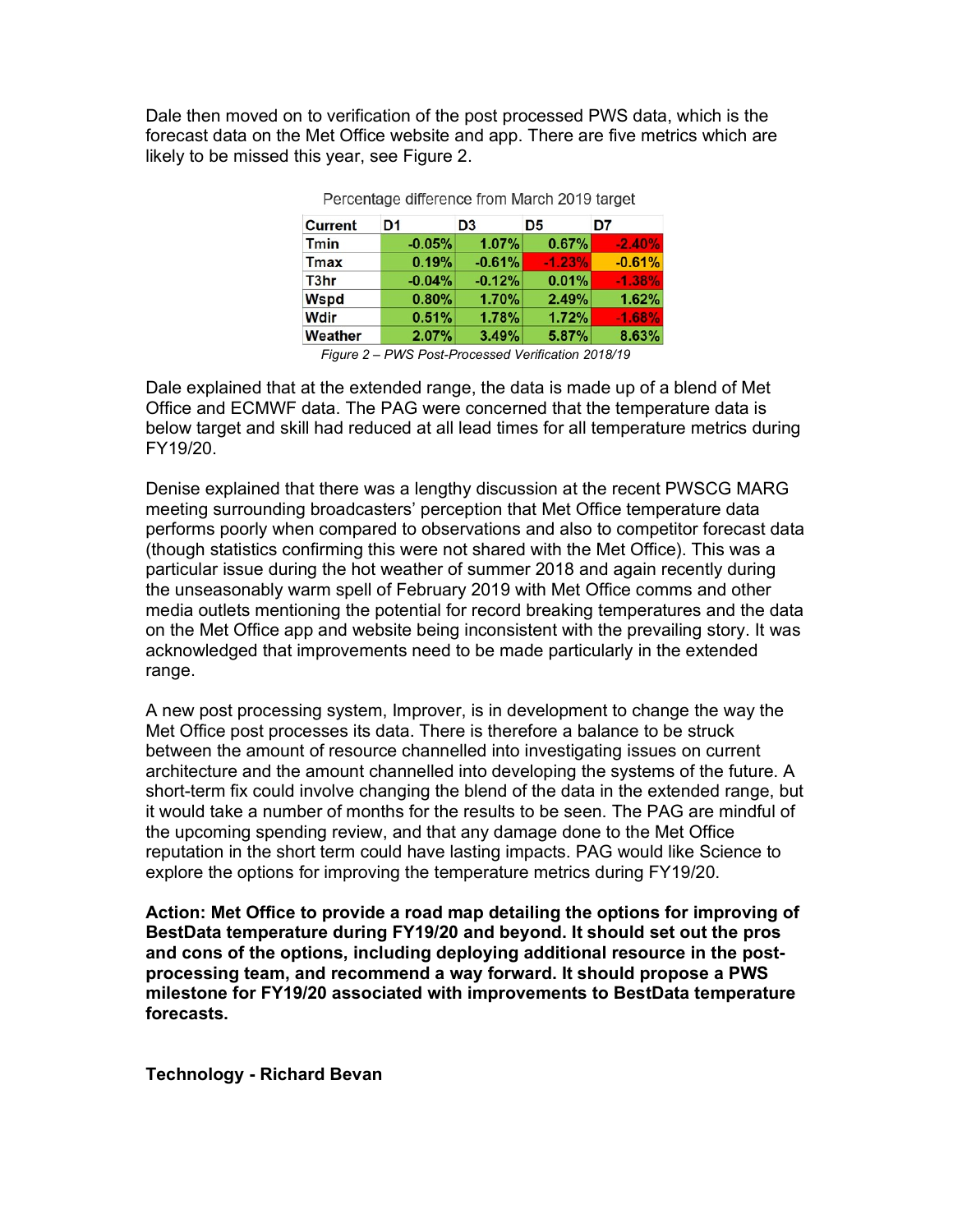Richard highlighted some recent successes within technology. Transformation has been a success with continued adoption of cloud technologies, involving re-training many staff across the organisation. Successes also include the migration of NSWWS, CHEMET and the public website onto Amozon Web Services (AWS), with Hazard Manager in development. Richard described resilience as a strength this year, with all targets met. Cyber security remained a focus and staff have been upskilled to reflect the cyber threats associated with cloud infrastructure. The Met Office have been working closely with AWS to ensure there is clarity over where different obligations lie with respect to Met Office cyber security on the AWS cloud.

## Action: PAG asked to see the audit committee's report on cyber security and any statistics the Met Office has relating to cyber attacks.

Key challenges for the technology directorate have include:

- recruitment and retention of staff. To counteract this, discussions have been had with the HR Pay Team and other innovative recruitment avenues have been explored, eg recruitment agencies and via apprenticeships. PAG were encouraged by the approach being adopted and recognise the value to the Met Office of being considered an organisation that develops high quality technologists. There are currently 20 apprentices within Technology, and others elsewhere within the Met Office.
- Architecture in some cases temporary solutions are required to enable systems to operate in a manner which is consistent with the new T&E architecture and avoid creating further technical debt;
- Costs, with recent investment in better tooling (ServiceNow, Dynamics, Office365) being higher than in the past. Many of the new services are subscription based which is changing the balance of funding within the organisation. For example, ServiceNow, the new incident reporting tool, costs more to run but is delivering efficiencies and reducing costs elsewhere in the Met Office. In many areas however, the benefits of recent investment have not yet been realised as the change programme is still ongoing. Retirement of legacy systems needs to remain a priority so that the period of dual costs is minimised;
- Supercomputer there remains uncertainty over how big the next supercomputer will be, where it will be physically and the impact on downstream systems. Some options being considered could radically change the skills and support required in-house.

## Forecasting - Paul Davies

Paul presented a new technique for getting more value from ensemble forecasts. He described the snow event of 1<sup>st</sup> Feb 2019, which for some areas across southern England, was poorly forecast. Ian commented that 9 inches of snow fell in Winchester, and this was not forecast. Traditional analysis of MOGREPS-UK indicated a risk of snow across SW England, but there was little signal for areas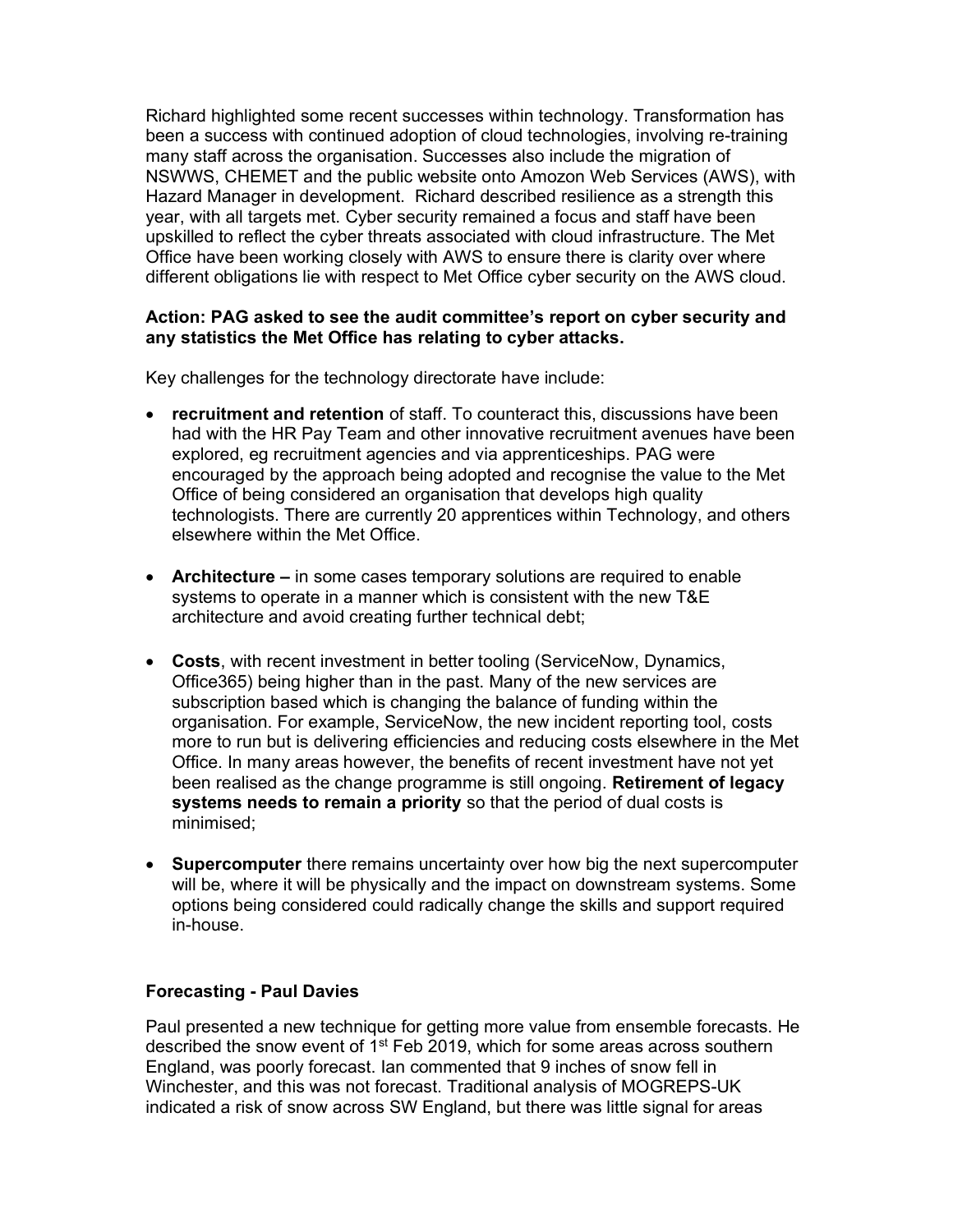further east. Analysis of the new 'Improver' forecasts for the period showed even less of a snow risk across the whole of southern England, though Paul explained that Improver is working correctly as it's designed to smooth the ensemble output rather than present extremes.

Paul is proposing a new technique, which enables the forecaster to sub-set the ensemble members so that only those whose evolution fits what is being observed are used. The US and China have reported positive results from such an approach and retrospective analysis shows that had it been used on  $1<sup>st</sup>$  February it would have produced better guidance. This approach has been made possible as thanks to T&E with forecasters now, for the first time, able to visualise ensemble members in their operational forecasting software. There was a discussion on whether it would be possible to feed the preferred forecast into website and app forecasts to ensure consistency.

PAG welcomed the approach but questioned how it might work in practice without the benefit of hindsight and recognising that significant cultural change might be required to avoid confirmation bias. A trial of the approach is planned this summer and PAG would like to be kept informed of progress.

#### Observations – Jon Taylor

End of year targets across the observations programme were generally green. Jon explained that the ATD global target (Arrival Time Difference – the Met Office's current lightning detection system) was red due to old 1980s technology failing causing a degradation in performance. This technology can't be maintained; however it is due to be replaced by a new lightning detection network, LEELA, which will be pre-operational by end 2019 and fully operational by the end of 2020.

The PAG were pleased to be informed that the Observations programme are set to exceed their efficiency target this year and their 5 year plan shows no escalating costs in future. This is based upon existing requirements and does not include any increase in observations which may be needed to realise or measure the benefits from the next supercomputer.

Jon then gave updates on the various products and projects in development across Observations:

• SurfaceNet is the new cloud based observations collection and monitoring system, designed to replace the current MMS system. Once observations have been collected, quality control will be performed within the cloud environment before the data is transferred to ServiceHub. SurfaceNet will be flexible and scalable, so additional sensors and sites can be added easily. There will be a phased introduction but by early 2021 all old technology will be switched off. Additional benefits are that meteorologists can make and view observations from anywhere as it is web-based and will be available on a tablet. This will be a big benefit for defence meteorologists who will be able to submit observations from anywhere on the base. A PWS milestone was met in January 2019 with the new loggers being tested on the cloud and backward compatibility with the old MMS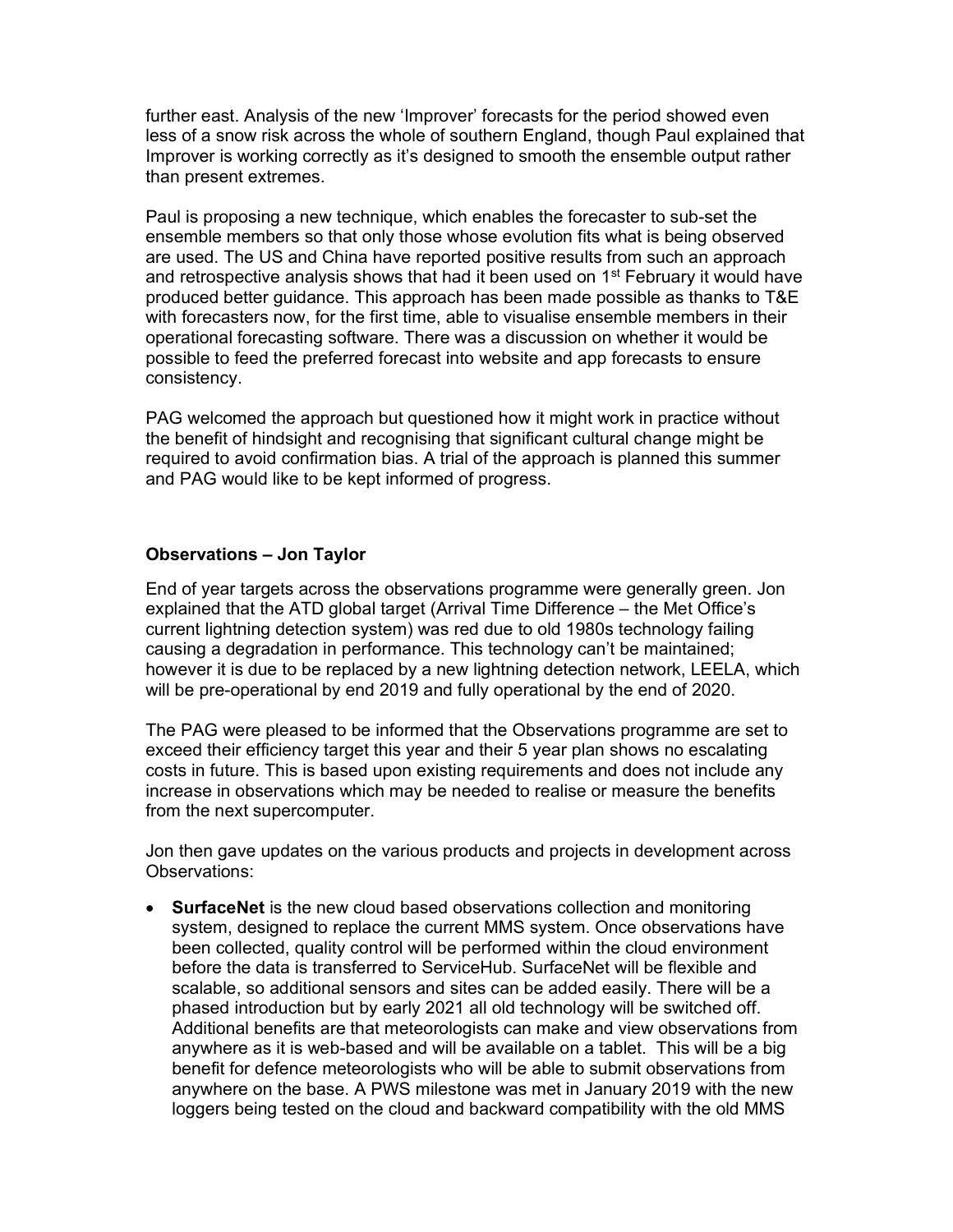system confirmed. End to end proof of concept has been confirmed with a single parameter (wind).

- Mode-S data is a new data source of wind and temperature measurements received from aircraft based observations. Currently a network of 6 receivers is gathering data and this is now being ingested as part of PS42. This provides a rich data source at low cost as the receivers are built on a Raspberry Pi. There is further network expansion planned to include receivers on every operational radar (except Cobbacombe Cross), which will give full UK coverage. This has enabled the wind profiler network to be switched off, delivering cost savings.
- Leela (Lightning Electromagnetic Emission Location via Arrival-time-difference) is the Met Office's lightning detection system replacement. Leela will be cheaper to run than the current ATD system and has been shown to detect more lightning strikes than the current system. During 2019, the full Leela network will be rolled out across the UK and Europe, with parallel running of ATD and Leela during 2020. Leela will become fully operational at the end of 2020. Options for exploiting the technology are being considered.
- Water Vapour Measurements from Mode-S. Water vapour measurements are currently a significant gap in knowledge. Knowing the amount of moisture in the atmosphere is a fundamental starting point for much of meteorology. A PhD is being jointly funded with Exeter University to explore the potential to retrieve water vapour measurements from the Mode-S navigational broadcasts that aircraft routinely make. If successful, this will be a cheap data source with only minimal maintenance and data transmission costs. It is the ultimate aim to install systems on all of the Met Office radar masts giving the potential to contribute 50,000+ profiles of total column water vapour.
- WOW Citizen Science data. The Met Office is learning how to use make best use of the large amount of observational data that the public input into the Weather Observations Website. Real time quality controlled data from WOW sites is now available in a trail system to Operational Meteorologists and was used during the last summer convective season. Long term the plan is to feed this data into Improver to improve first three hours' worth of data. Observations are also looking to improve the resolution of the WOW data by filling in data sparse areas, possibly by supplying farmers with amateur meteorological observing kit, or by some targeted marketing in specific localities.

Jon described the importance of resilience within the observations networks; yesterday three radars were out of operation across Scotland and in Dublin but the extent of the composite radar was largely unaffected (albeit quality degraded) due to the resilience built into the network. The later agenda item on Spending Review scenario planning explains that should significant cuts be required, one option PWSCG will need to consider is how much resilience is required.

The PAG were impressed with the breadth of work and innovation ongoing within the Obs programme and thanked Jon for his presentation.

## PAG recognised the beneficial and innovative work which has been delivered across the National Capability Theme. However, there remains considerable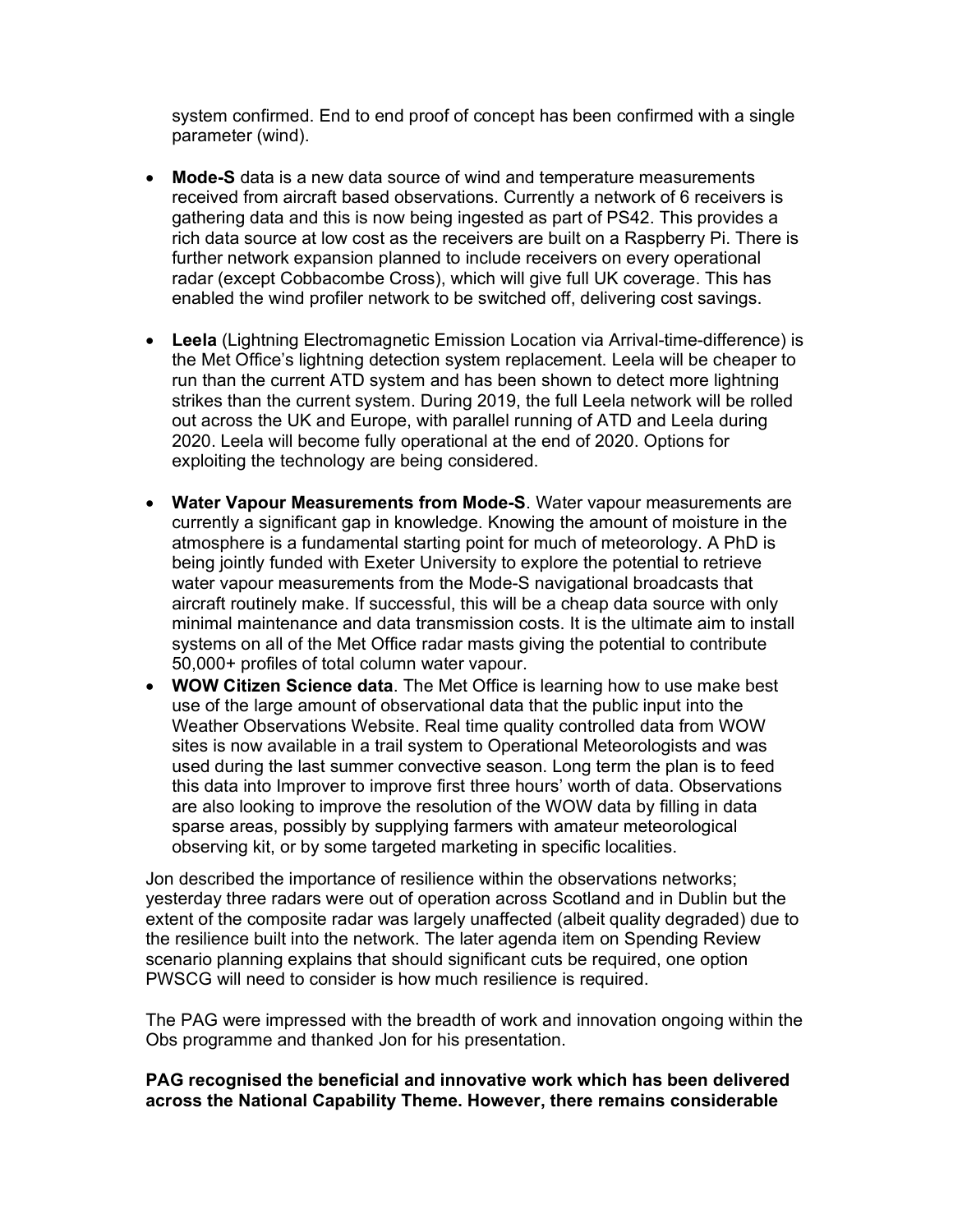risk that the Performance Metric for this theme will be missed. Even if it is met, they would like to see proactive action over the next FY to improve the performance of this measure.

### 3. Customer Supplier Agreement and plans for FY19/20 – Derrick Ryall

The overarching strategy for the CSA remains unchanged with a fundamental focus on improving accuracy including warnings accuracy, nowcasting and post processing. With respect to reach, the view is that this now needs to focus on ensuring the authoritive voice rather than chasing numbers.

Discussion then moved onto milestones for 2019/20.

- Following the discussion with Dale Barker earlier in the meeting, an additional FY19/20 milestone for improving temperature accuracy needs to be added to those already proposed.
- The Hazard Manager migration milestone may need to be extended. This is one of the first big services to move into the cloud and will set the template for other services. There was a concern from PAG that Civil Contingency users may feel overlooked as there are no milestones relating to new or improved services this year. Derrick explained that there is a focus on underpinning technology this year, and generally services are thought to be in a good place. PAG asked the Met Office to consider whether an additional milestone could be added.
- Last year's data milestones will not be delivered. PWSCG has agreed that any solutions should be consistent with the new IT architecture and that it is sensible to develop a single solution to sub-setting data (ability to select a portion of data) which can be re-used on several projects. It is also recognised that due to the volumes of data involved this work is technically challenging. PAG agreed that the existing milestones would not be met and asked the Met Office to provide measurable service development milestones, consistent with the roadmap setting out revised timescales for delivering the functionality previously outlined in the CSA.

## Action: Derrick to draft two new data milestones before next PWSCG meeting. It was accepted that the existing milestones need to be replaced.

Action: The Met Office should consider whether a milestone relating to new or improved civil contingency services should be added to next year's CSA.

## 4) Annual Review of International Commitments - Aileen Semple

Key areas of focus within the Met Office's International Commitments are technology, data policy and Public-private engagement. In terms of costs, international subscriptions are set to increase over the next 5 years and this is mainly due to increased satellite subscriptions from 2023/34 onwards. New satellites are due to become operational at this point, and since the lifetimes of the current satellites have been extended costs associated with downlinking, managing and disseminating the data will continue. This prompted a discussion on how UK organisations (the MoD specifically) can influence positioning of satellites. The correct procedure needed to be investigated, thus: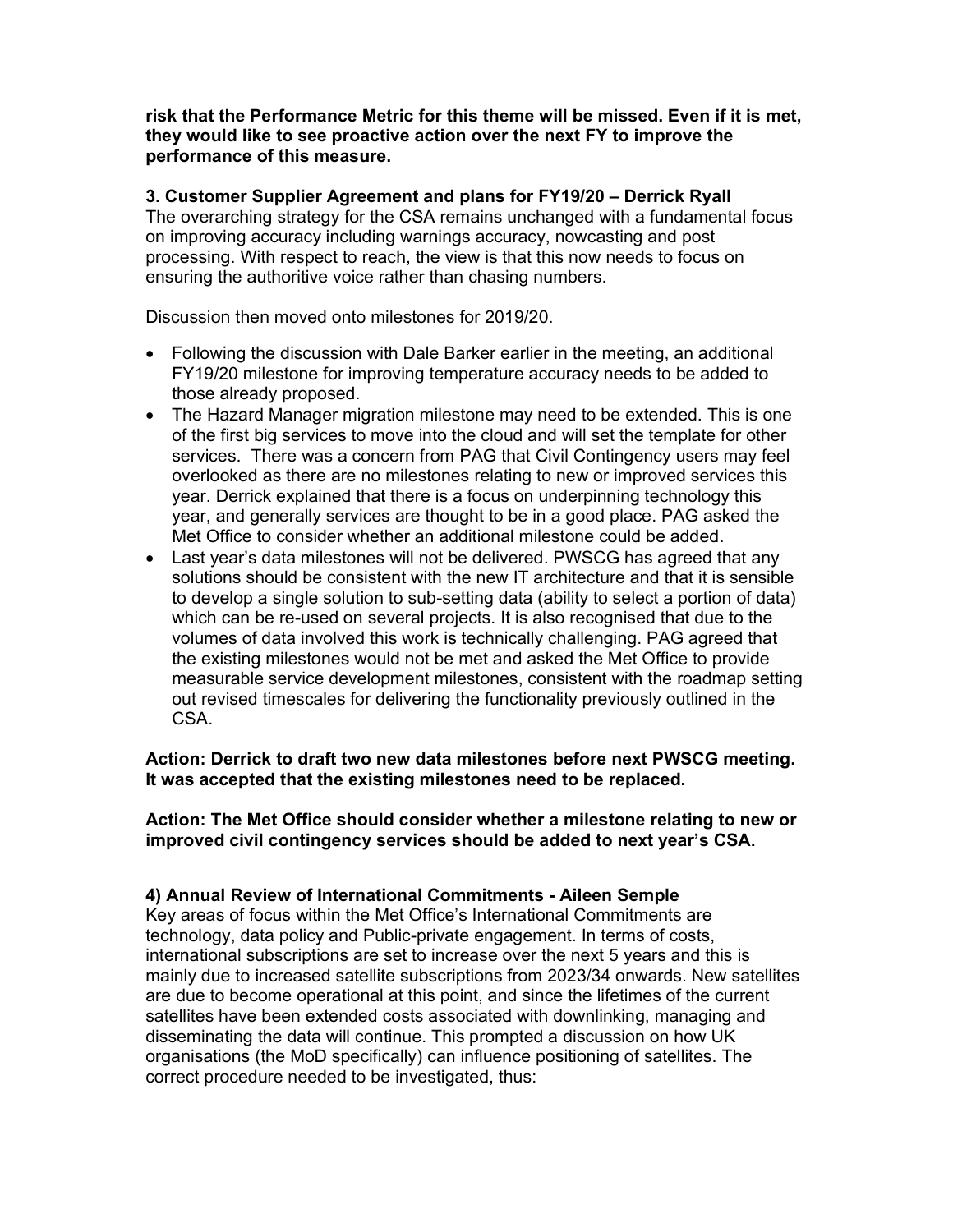## Action: Sarah to agree and communicate the mechanism for MoD having influence over satellite positioning.

Aileen went on to describe the efforts within the WMO, supported by Met Office teams, to improve the global coverage of observations. In order to forecast in the 5- 7day range, observations are needed from all over the northern hemisphere, yet there are currently many data sparse areas. PAG found the graphic showing gaps in the global observing network particularly helpful. It was a busy year with changes in the WMO Permanent Representative from Rob Varley to Phil Evans. Penny Endersby will take over this role and the aim is to get her elected to WMO Exec Council at Congress in June.

At ECMWF there are a number of projects underway which could have financial implications for the PWS including the new data centre in Bologna, procurement of their new supercomputer and the new headquarters. ECMWF's new computer will be 2.7x the power of their current machine.

### Action: Aileen to confirm how the new ECMWF supercomputer compares to the current Met Office supercomputer.

The Voluntary Cooperation Programme has achieved reductions of 10% and will meet this years' target. This is a WMO programme to help enhance the capacity of National Met Services in developing countries. The Secretariat will undertake its annual review of the VCP in April and report to PAG.

Although PAG remain concerned about the implications of future cost increases relating to international commitments, they consider that the International Commitments Theme has been delivered this FY.

## 5) Spending Review Preparations

## Update on BEIS preparations and Value of the PWS – Sarah Jackson

BEIS finance team have visited the Met Office to gain more awareness of Met Office issues surrounding the spending review and the challenges relating to increasing satellite costs are understood.

BEIS are currently undertaking internal preparations for the spending review and have asked every group to come up with business cases. 15 key budget lines have been identified within the BEIS Business & Science group which is responsible for the PWS contract, and one business case has been developed for all Met Office budget lines. This includes all funding for PWS, satellite loans, the dividend, Hadley Centre, Supercomputer bid, Newton Fund, ECMWF headquarters….. Th e bid is dominated by the supercomputer and this may afford some protection to the smaller components of the bid. The business case sets out, amongst other things, the stark implications of the Met Office not receiving the money it needs. The section Sarah considers the weakest within the template is the Economic Case as there has been little work done within the Met Office on Economic Benefit. The most relevant assessment, given the bid covers a number of separate investments, remains the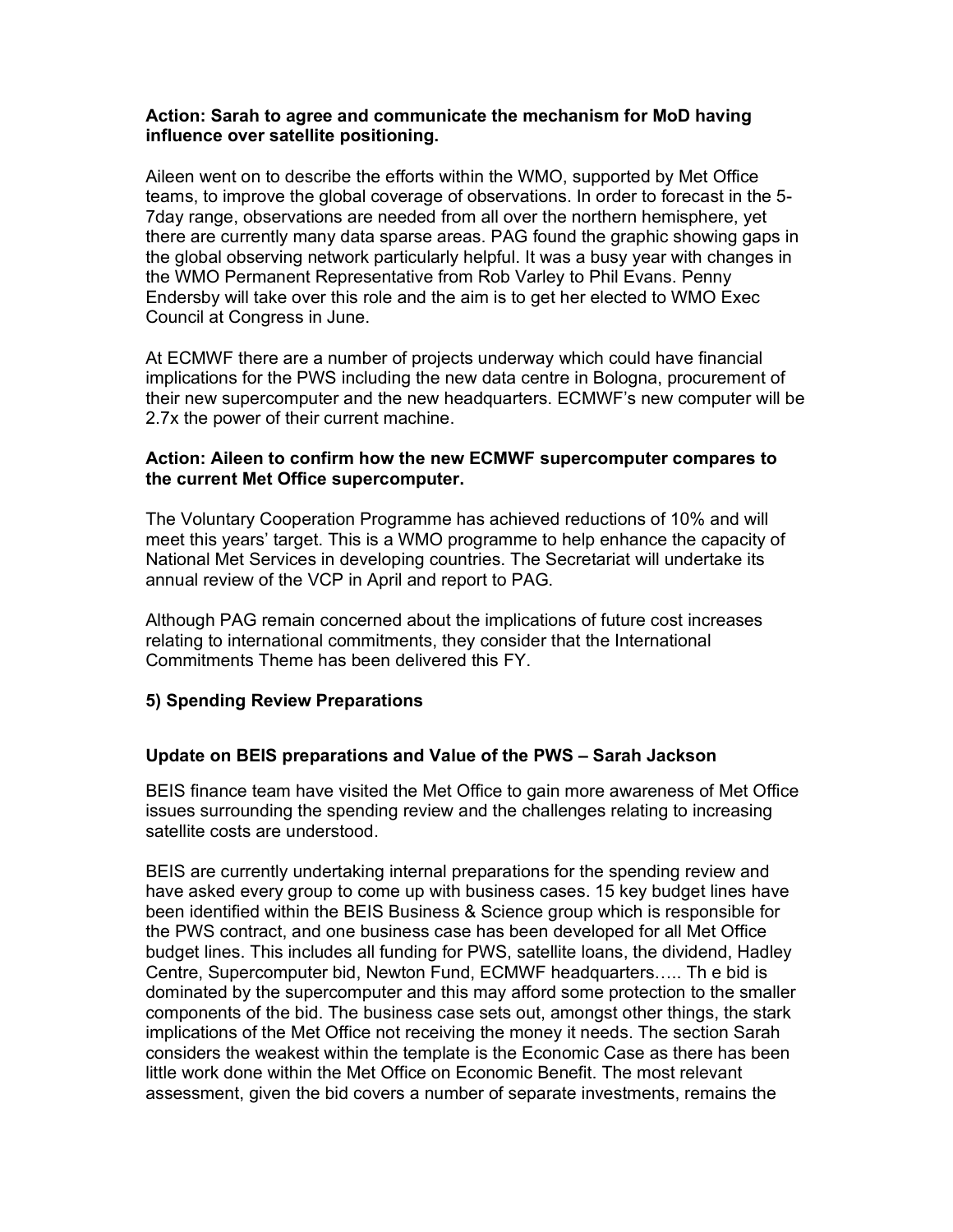London Economics Report, which was used to support the last Spending Review and drew heavily on the work done by Mike Gray on the Value of the PWS.

Immediate feedback from reviewers has been positive, however the case will come under further scrutiny during April. One aspect which might be challenged is why BEIS fund underpinning capability (through the PWS) which is for the benefit of other Government Departments.

# Update on Met Office scenario planning – Derrick Ryall

In view of the need to respond to possible spending restrictions as part of the Spending Review, Derrick and others have been doing some scenario planning This is more difficult this time around as a lot of the 'fat' was removed as part of the last spending review, consequently any cuts will result in a change to PWS services. Broad options for saving money include

- Reduce resilience, however impact would be more outages that last longer;
- Reduce capability scope, however this could have an impact on key customers;
- Slow transformation however, this could mean increasing cost supporting legacy systems and an inability to exploit science developments;
- Slow accuracy improvements however, this could again have an impact on customers and overall Met Office brand.

PAG agreed that this approach was sensible and asked the Met Office to develop these options and assess the potential savings and impacts.

# A new approach to public weather service planning and budgeting – Derrick Ryall

Derrick then presented on a new idea to balance funding across the Met Office. The balance of funding across Met Office departments has always been based on historical levels with relatively little change. However rapidly changing science, technological and social changes mean this balance is probably no longer valid. It could be argued that the current situation limits exploitation of science into services and products, limits innovation and has the potential to lead to increasing costs of maintaining a vast array of systems.

A new model is being proposed but has yet to be considered by the Met Office Executive. This would involve

- 1) Establishing a PWS Programme Delivery Group, which would improve end to end project planning and engage more cross-office activity.
- 2) A zero-based review of current spending to better understand current costs and define key activities. 90% of Met Office budget would be spent on this releasing 10% investment pot
- 3) Introduction of a bid process for the Investment Pot, with opportunities defined by PWSCG, emerging strategy, the Executive, the Programmes themselves, as well as other key groups. These bids would be scrutinised internally by the Investment Committee before being put to PWSCG for prioritisation and approval.